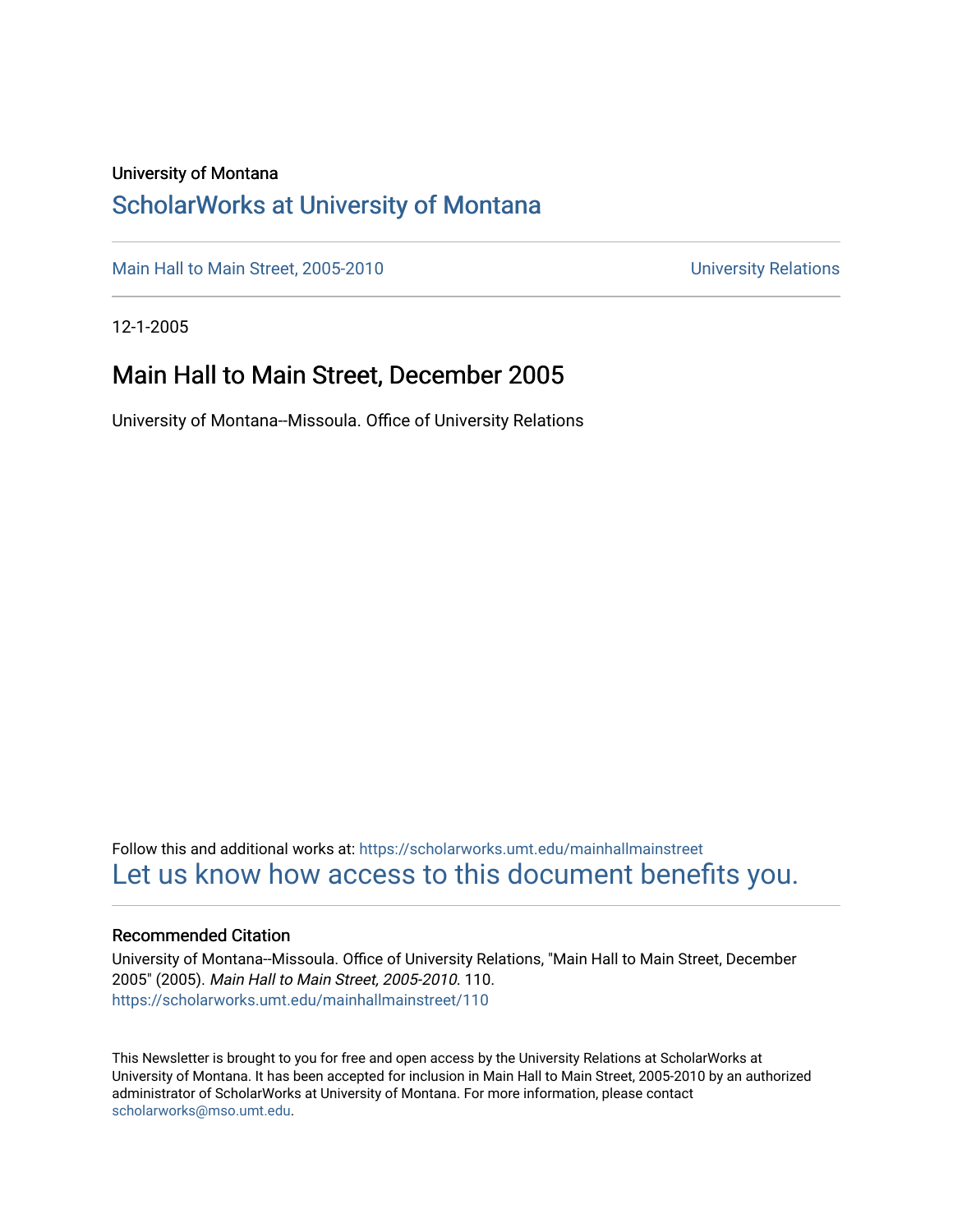# MLIB 341 9936

McCrea, Donna<br>UM M Mansfield Library UM\_M Mansfield Library

**December 2005 Vol. 11 No. 12**

## CCl **Connecting Campus and Community**

### **New program helps students pay for college**

The University of Montana has unveiled a \$1.3 million, two-year pilot project to help modest- and low-income Montanans pay for college at either of its Missoula campuses.

MPACT — Montana Partnering for an Affordable College Tuition — targets recent high school graduates with respectable academic records and family incomes at or below the median level in Montana. Students with a high school Grade Point Average of 3.00 and an ACT score of at least 25 can enroll in bachelor's degree programs, while a student with a 2.5 GPA can enroll in College of Technology programs.

Students eligible for MPACT will receive a financial-aid package designed to make the basic costs of attending college —- tuition, fees, room and board, and books — affordable. The package includes an MPACT award for as much as \$2,000 per year (based on expected family contribution) renewable for four years at UM or two years at the College of Technology; an institutional grant of \$800 per year; a work-study award of \$2,000 earned through employment; and a Pell Grant.

UM will allocate institutional funds from contingency accounts to test the program during its initial two years, beginning fall semester 2006. If the program proves successful, UM officials hope to convince the state Board of Regents to develop a systemwide initiative seeking state matching funds during the 2007 Montana Legislature.

President George Dennison created the program to address access and affordability for Montana students.

Those who think they might qualify for MPACT assistance may call UM's Enrollment Services at (800) 462-8636 to apply. They also must meet the Feb. 15, 2006, filing deadline for the Free Application for Federal Student Aid (FAFSA). To find out more about MPACT, visit [www.umt.edu/mpact](http://www.umt.edu/mpact).



**The UM School of Law's moot court team. (Front row) Paul Shae, Jill Peterson, Jonathan McDonald. (Back row) Becky Rutz, Joe Gillis and Maggie Weamer.**

## **UM moot court team continues winning streak**

For the eighth consecutive year, a moot court team from The University of Montana School of Law is bound for the national finals.

"This is by far the longest such winning streak in the nation," said Larry Howell, an assistant professor of law and UM's moot court team coach. UM most recently won the national championship in 2000.

The moot court team earned a finals berth during the Northwest Regional Moot Court competition at Gonzaga University in Spokane, Wash., Nov. 17- 18. Members of the first-place team are law students Jill Peterson of Great Falls and Jonathan McDonald and Paul Shae, both of Helena.

Howell said the team defeated a University of Washington team in the final round of regionals, even though the UW law students were competing for the second year in the competition and the UM students had lost to the UW team in a preliminary round on Nov. 17.

Before the regional competition, the competitors prepared a brief that accounted for 40 percent of their score in each argument, with oral arguments accounting for the rest. The students argued two problems. The first involved whether a law requiring expensive equipment for roller-coaster safety

**— Continued back page**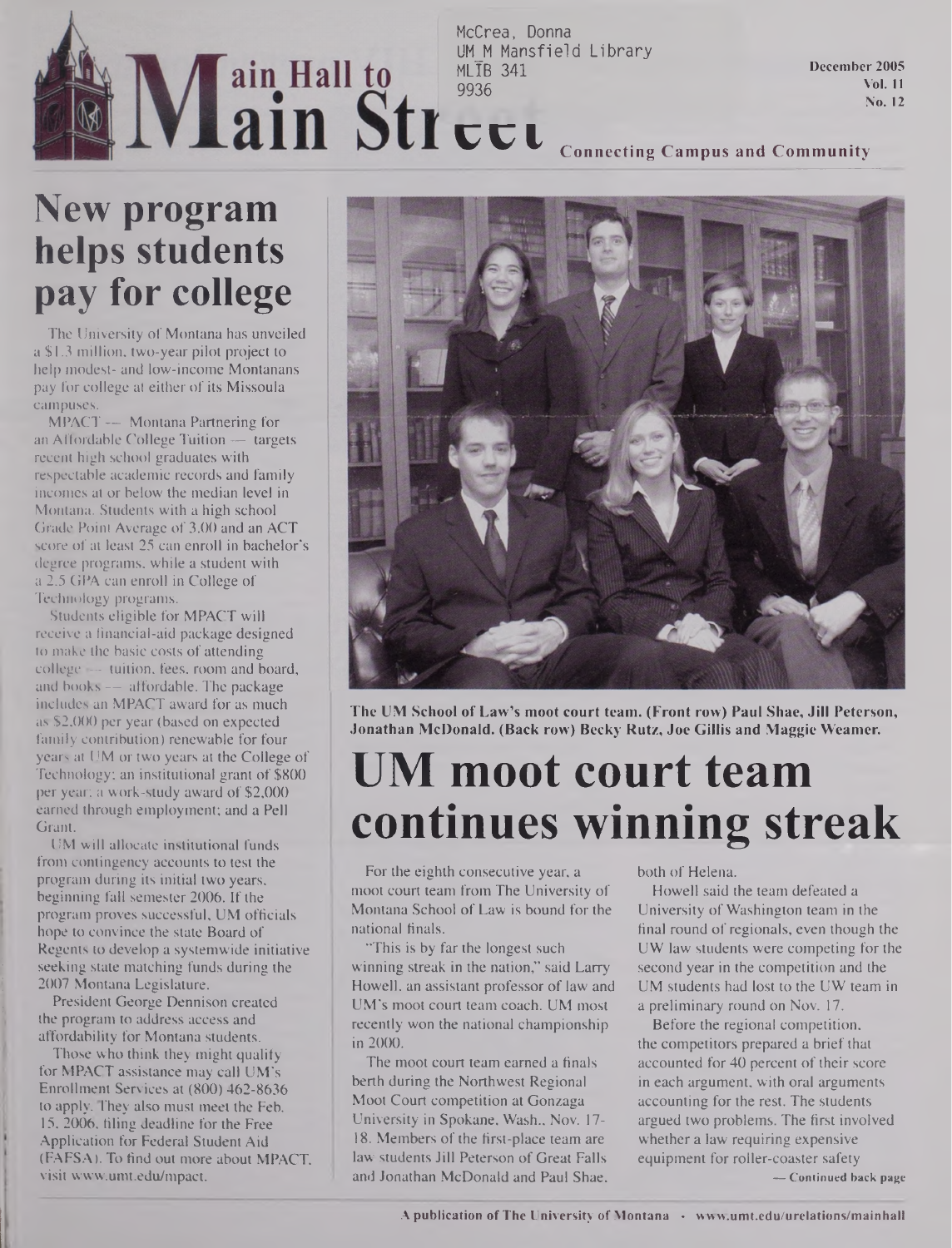## **Educator earns award for HIV prevention work**

Laura Dybdal, an associate professor at UM, was honored with the Governor's Award for Outstanding HIV Prevention in Helena on World AIDS Day Dec. 2.

Dybdal, who teaches in the Health Promotion Program of UM's Department of Health and Human Performance, was presented with the award by Lt. Gov. John Bohlinger in the State Capitol Rotunda.

"I am glad we set aside today to recognize those Montanans who have worked so hard in the HIV/AIDS prevention field," Bohlinger said in a statement. "Gov. Schweitzer and <sup>I</sup> thank them for their devotion to the cause and pray that one day we can all close the book on this terrible disease."

Since 2001, Dybdal has been working on a campaign for HIV prevention. She developed motion design movies for the Internet and television targeting various populations across Montana, from American Indians, youth and gay communities to drug users.



**Laura Dybdal**

Dybdal has been involved with HIV prevention since 1987, when she moved to Albuquerque, N.M. "Like many people, <sup>I</sup>

became involved because I had family and friends who became HIV positive," she said. "That was a time when there weren'<sup>t</sup> the medications we have today and being diagnosed with HIV was basically a death sentence, so prevention was all we had."

Dybdal is working to bring the campaign's Web site, http://www. <HIVmontana.org>, back on-line with the new movies. However, they can be seen on TV in Great Falls and Billings, and this spring they will be shown on the air in Butte and Kalispell, Dybdal said.

The work wouldn't be possible without the help of Rick Hughes, associate professor of media arts, Dybdal said. Hughes has been involved from the beginning, and helped contribute to the high quality of the final product, she said.

"While it is an honor to receive this award, it is also bittersweet as a reminder that we still don't have a cure for HIV/ AIDS and millions of people are still suffering," Dybdal said.  $\equiv$ 

## **Greeks boost community service, events in 2005**

UM's fraternities and sororities have organized a slew of events this semester to reach out to the Missoula and campus communities.

For the first time ever, UM's Greek community launched the All-Campus Challenge.

The challenge — which began Oct. 24 and ended Nov. 16 — was set forth by the Greek community to ati student organizations through the Associated Students of The University of Montana. The event raised more than \$5,000 in food, clothing, hygiene products and cash donations. The students donated 324 pounds of food to the Missoula Food Bank.

Alpha Phi sorority made the largest donation, followed by the Christian Campus Coalition, UM Wildlife Society and the UM Advocates.

We just wanted to create an event using as many people on campus as possible. We wanted to create a coalition between the University and Greek community and work together as a team," said Ben Vande Ven, creator of the All-Campus Challenge,

president of the Interfraternity Council and member of Sigma Nu.

Cash donations were given to the American Red Cross, food donations to the Missoula Food Bank and clothing as well as hygiene products to the Poverello Center.

"Events like these show that Greek life is compatible with other student communities," said Emily Yaksitch, UM's Greek life adviser. "It exemplifies the Greek value in community service."

Also in November, Greek members participated in the "All-Greek Neighborhood Leaf Raking Event." The groups raked nearly eight blocks, and the yards of nearly 60 homes in the University area.

Another Greek co-sponsored event, Take Back the Night, strove to connect campus and community. The Oct. 21 event, which also was sponsored by UM's Student Assault Resource Center, worked to create awareness in the Missoula community about domestic violence. Greek members, including men from all fraternities, participated in the event by

handing out white ribbons that said, "Men against domestic violence." Seth Martens, a member of Phi Gamma Delta — also known as FIJI — was the first man ever to speak at the event.

Also at the end of October, UM's Delta Gamma chapter participated in Service for Sight, a three-day fund-raising event to help the visually impaired. This year, the sorority raised more than \$1,600 after paying for their costs. The group hosted a swimming competition called Anchor Splash to raise money, as well as collected donations in the University Center.

"It's been really successful the past few years," said Amy Pagano, president of Delta Gamma. "This year we wanted to make even more of an impact."

Every Delta Gamma chapter in the nation is involved in the fund-raiser. Half of the money collected will go to the national campaign to raise money for the visually impaired and the other half was donated to the Montana School for the Deaf and the Blind in Great Falls.

Next semester Greeks will continue their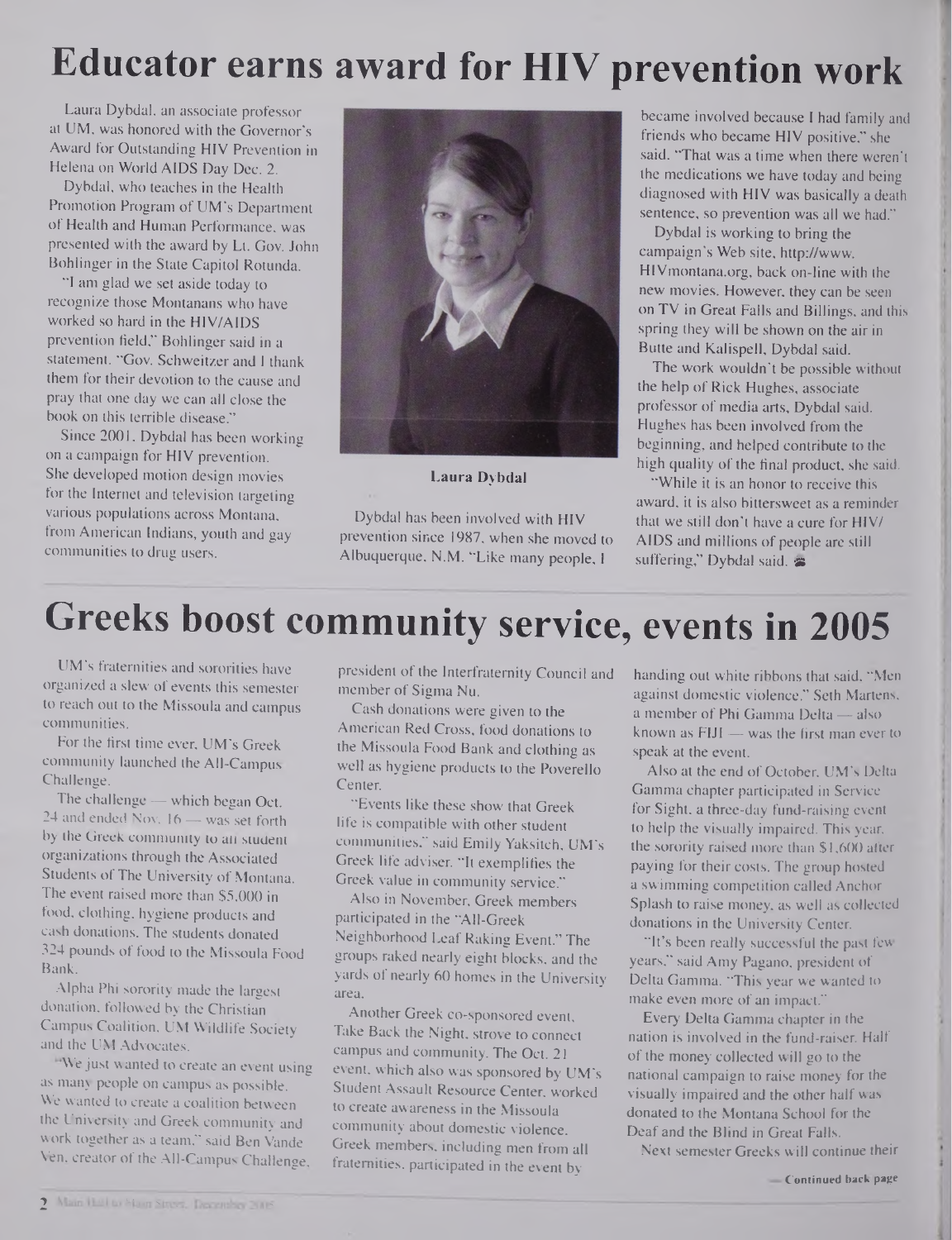Be Collegiate—Since 1992 UM license plates sales and renewals have raised more than \$1.5 million to help students pay for increasingly expensive college educations. Fifty-five students received License Plate scholarships in 2005. Purchasing and renewing UM license plates for your vehicles each year is a convenient way to contribute to higher education and to show support for UM everywhere you go. Three full-color UM plates are available at state Motor Vehicle Division offices for any vehicle registered in Montana. UM's Main Hall Clock Tower and the Montana Griz logo designs sell for an initial fee of \$35 followed by a yearly renewal fee of \$30. This year, a new UM sports plate has been added to support student-athletes through UM's Grizzly Scholarship Association. The new design features a bear paw and "GRIZ" in white behind the license number. The new "GRIZ" plates sell for an initial fee of \$45 with an annual renewal fee of \$30. To view all three UM license plate designs or get more information, visit <http://www.doj.state.mt.us/driving/> platedesign/collegiate.asp.

Old Butte—UM Professor Janet Finn recently co-edited a book that takes readers on a journey through the stories of three generations of women who lived and worked in Butte. The idea for the book was hatched three years ago by Finn and co-editor Ellen Crain, director of the Butte-Silver Bow Public Archives, who both felt there were many untold stories of dynamic 20th century Butte women. "Motherlode: Legacies of Women's Lives and Labors in Butte, Montana," tells



of women who were pioneers in their fields and leaders in social and political organizations, as well as the unsung heroines who made a difference in their families and neighborhoods. "Motherlode is a collaboration of 20 writers who bring a chorus of women's voices to life on the page. To purchase the book, call Clark City Press at (800) 835-0814 or e-mail [info@clarkcitypress.com](mailto:info@clarkcitypress.com).

Getting Wild—An eight-week spring semester course at UM offers handson instruction working with packing equipment, horses and mules. Smoke Elser of Wilderness Consulting Group will teach the course, which will be held at his barn located not far from the University in the Missoula Rattlesnake area. Classes will be held once a week for three hours and run from the end of January through the second week of March. No prior experience is necessary, and the course fee is \$150. For more information or to register for the course, call Elser at (406) 549-2820 or e-mail him at [telser2820@aol.com](mailto:telser2820@aol.com).

Master Yodeler—Wylie Gustafson has performed in venues from the Lincoln Center to the Grand Ole Opry, gained rave reviews from Billboard Magazine and recorded with Merle Haggard, but it's more likely you heard him somewhere else. Think of commercials for Yahoo!, and the mile-wide yodel belting the company's name. Gustafson and his group, the Wild West, are bringing that distinctive voice and their music, which aims to put the emphasis on "Western" in "Country & Western" to UM at 8 p.m. Friday, Jan. 27, in the University Theatre. Tickets are \$15 in advance and \$17 at the door for adults and free for children 12 and under. To purchase tickets visit [www.griztix.com](http://www.griztix.com) or call 1-888-MONTANA.

Holiday Hours—UM offices will be closed Monday, Dec. 26, and Monday, Jan. 2, for the Christmas and New Year's holidays.

Literary Largesse—Two UM faculty members have been selected for National Endowment for the Arts 2006 Literature Fellowships. Recipients are Michael Downs, visiting assistant professor in UM's School of Journalism, and Associate Professor Debra Earling, who teaches in the University's departments of English and Native American Studies. More than 900 applied for the 50 fellowships that were awarded to writers across the country. The fellowships recognize writers of prose, encouraging the production of new work by affording the writers the time and means to write. Each Literature Fellow receives \$20,000. &

### **Seminar to examine laws' effect on business**

Laws not only influence business startups, survival and relocation; they also affect most business transactions.

The fact that Montana is one of four states where business trade secrets are not entirely protected from departing employees in a noncompete agreement is worrisome.

The fact that Montana, with its strong union history, is surrounded by states that have "Right to Work" laws where employees may choose whether or not to join a union gives businesses in other states more flexibility.

The fact that Montana's businesses must comply with myriad state and local <sup>i</sup> regulations sometimes causes confusion and frustration — and makes for lively

conversation among business circles.

At the 31st Annual Montana Economic Outlook Seminar, Jack Morton and Michael Harrington, both lawyers and professors at the UM School of Business Administration, will discuss the relationship between our state's business and legal environments.

Recent trends and the outlook for Montana's important industries also will be examined in detail at the seminar. Experts from the UM Bureau of Business and Economic Research, Montana State University and the UM Institute for Tourism and Recreation Research will look at the wood products industry, manufacturing, agriculture, health care, and travel and tourism.

The seminar will be offered at seven Montana cities in January and February. Dates and seminar locations are Jan. 24, Great Northern Hotel, Helena; Jan. 25, Hampton Inn, Great Falls; Jan. 27, Holiday Inn Parkside, Missoula; Jan. 31, Northern Hotel, Billings; Feb. 1, Holiday Inn, Bozeman; and Feb. 2, Copper King, Butte; Feb. 7, WestCoast Kalispell Center Hotel.

Registration is \$70 and includes the seminar, proceedings booklet, lunch and a one-year subscription to the Montana Business Quarterly. Continuing education credits are available for an additional \$20.

For more information or to register, call (406) 243-5113 or visit BBER's Web site, <http://www.bber.umt.edu>.